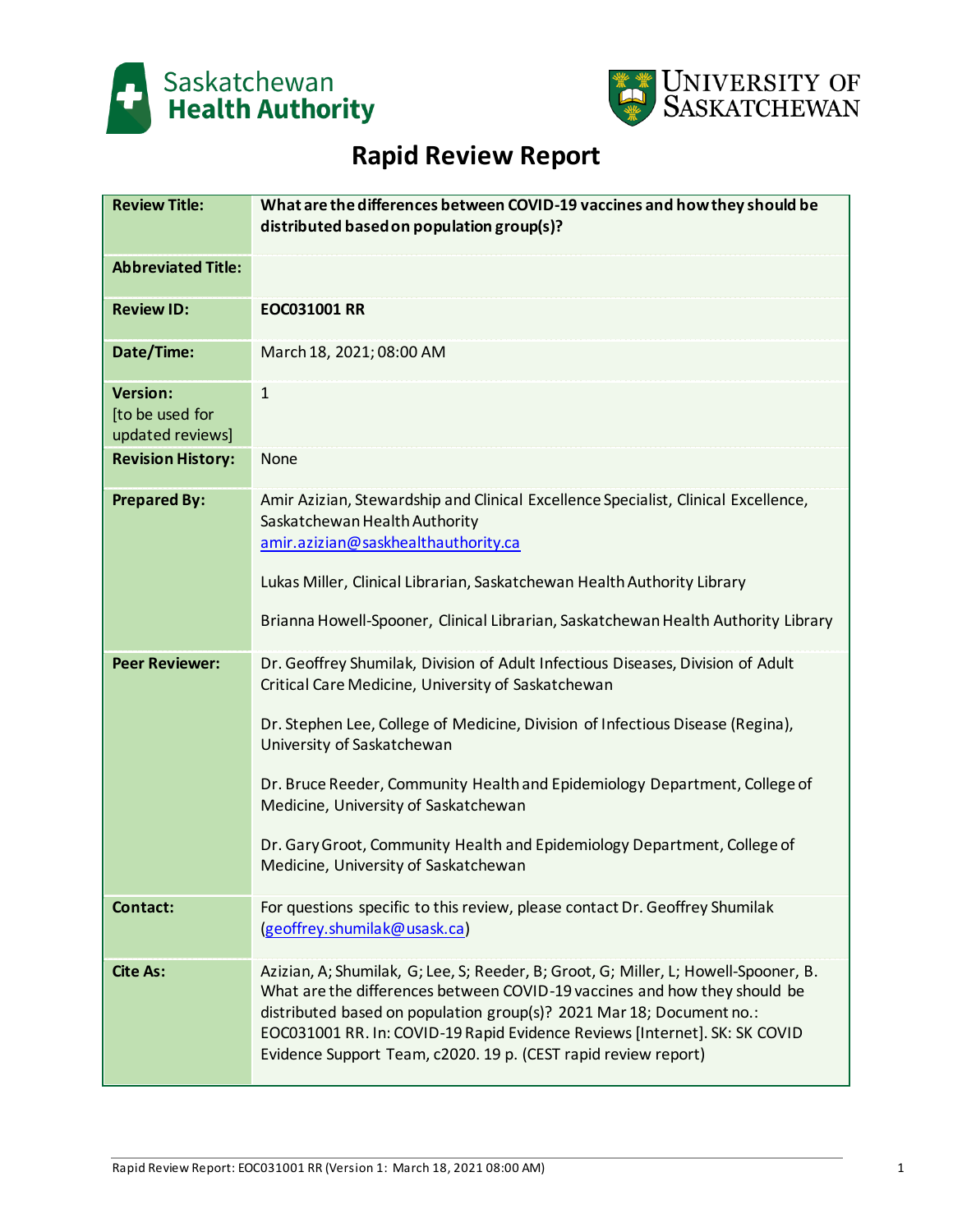| <b>Key Findings</b> | Current recommendations suggest phased distribution of authorized vaccines<br>and prioritization of the recipients (e.g., health care workers, frontline essential<br>workers, and elderly population).<br>A concern that could exist with using AstraZeneca on critical populations is that<br>it may have little coverage for mild-moderate B.1.351, which may have<br>implications in transmission. This could be a concern in critical workforces if<br>the variant becomes predominant, especially given the potentially higher<br>transmissibility of variant. The literature is mixed but it is possible that<br>AstraZeneca has lower efficacy than the mRNA vaccines.<br>Canadian National Advisory Committee on Immunization (NACI) recommends<br>that in the context of limited vaccine supply, initial doses of mRNA vaccines<br>should be prioritized for those at highest risk of severe illness and death and<br>highest risk of exposure to COVID-19. On the other hand, US Advisory<br>Committee on Immunization Practices (ACIP) recommends no product<br>preference for the vaccines.<br>Just recently, NACI has expanded its recommendation for the use of the<br>AstraZeneca vaccine to all people over the age of 18, now including those 65<br>years of age and over.<br>While Pfizer and Moderna vaccines are mRNA vaccines and need special<br>logistical and transportation considerations, AstraZeneca and<br>Johnson&Johnson (J&J) vaccines are viral vector vaccines that are easier to<br>transport.<br>J&J is a single dose vaccine thus may be more appropriate in certain settings<br>(such as homeless shelters and correctional facilities). Of note, there is no<br>empirical evidence yet available to support this use; this suggestion is based<br>simply on the nature of the vaccine. |
|---------------------|--------------------------------------------------------------------------------------------------------------------------------------------------------------------------------------------------------------------------------------------------------------------------------------------------------------------------------------------------------------------------------------------------------------------------------------------------------------------------------------------------------------------------------------------------------------------------------------------------------------------------------------------------------------------------------------------------------------------------------------------------------------------------------------------------------------------------------------------------------------------------------------------------------------------------------------------------------------------------------------------------------------------------------------------------------------------------------------------------------------------------------------------------------------------------------------------------------------------------------------------------------------------------------------------------------------------------------------------------------------------------------------------------------------------------------------------------------------------------------------------------------------------------------------------------------------------------------------------------------------------------------------------------------------------------------------------------------------------------------------------------------------------------------------------------------------------------------|
| <b>Limitations</b>  | Real world effectiveness of the four vaccines was assessed in limited number of<br>countries. Future publications from various locations will help to better<br>understand the vaccines' effectiveness.<br>Due to the nature of the rapid review, the methodology or findings of the<br>studies were not critically appraised.                                                                                                                                                                                                                                                                                                                                                                                                                                                                                                                                                                                                                                                                                                                                                                                                                                                                                                                                                                                                                                                                                                                                                                                                                                                                                                                                                                                                                                                                                                 |

# **Summative Statement – choose only one**

| <b>Mature evidence</b> | $\vert\boxtimes\,$ Emerging Supportive evidence |
|------------------------|-------------------------------------------------|
| <b>Mixed evidence</b>  | <b>। Weak evidence</b>                          |

# **Quality Assessment**

Initial evidence search resulted in identification of 18 peer-review publications and 16 grey literature articles. Of these, 10 publications included for this rapid review.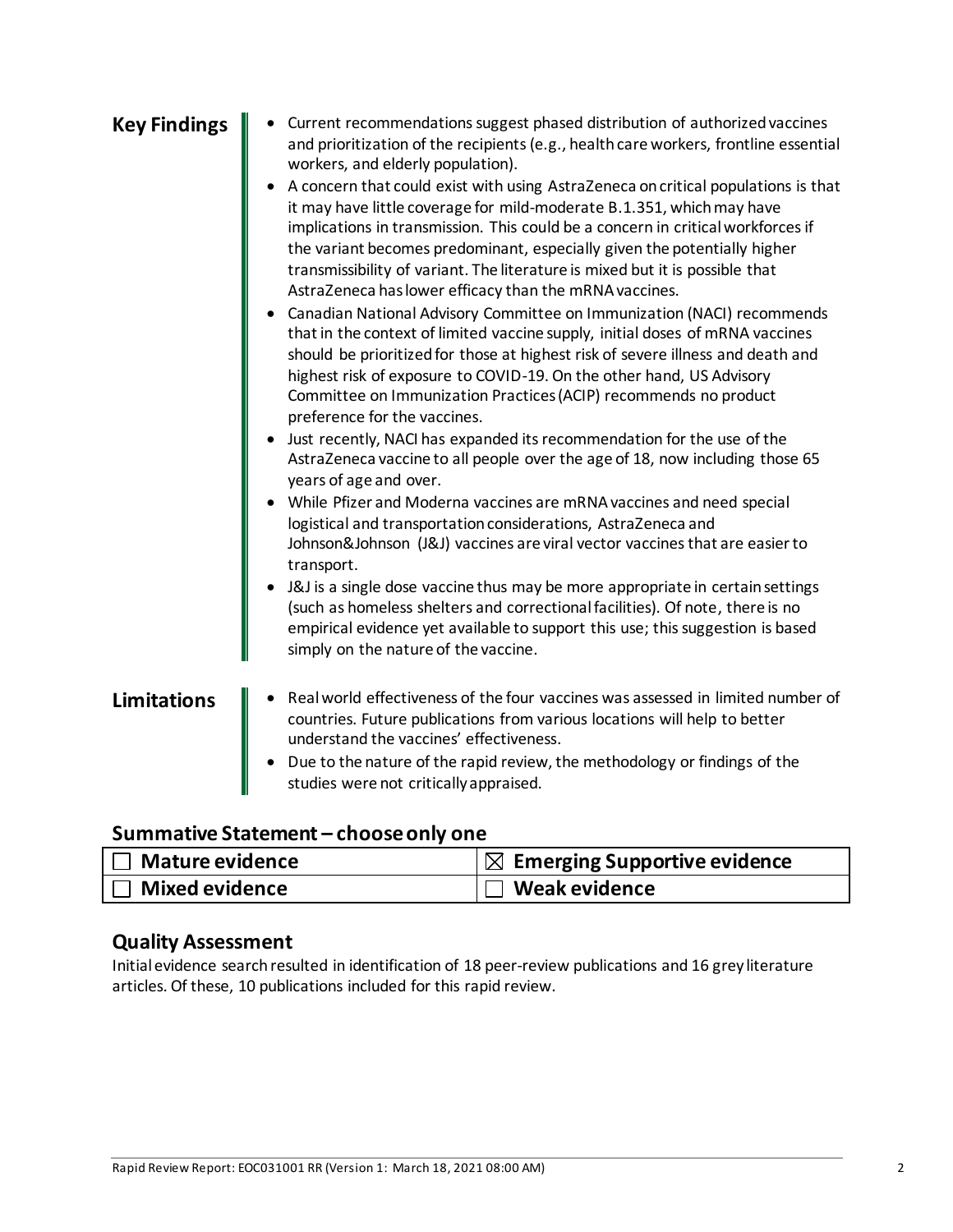## **Background/Context**

At the time of this review, there are four COVID-19 vaccines authorized by Health Canada: Pfizer-BioNTech (BNT-162b2), Moderna (mRNA 1273), AstraZeneca (ChAdOx1), and Johnson&Johnson (Ad26.COV2.S). A comparison of vaccines differences as well as appropriate distribution policies or guidelines based on population groups seems needed.

#### *Purpose*

To summarize the vaccines' efficacy, effectiveness, dosing, and storage as well as provide evidence on distribution guidelines based on populations' characteristics (e.g., health care workers, pregnant and breastfeeding women, elderly population, etc.)

#### *Review Question(s)*

- What are the differences between COVID-19 vaccines?
- how should they be distributed based on population group(s)?

## **Method**

For each Rapid Review, the initial question is posed by a decision-maker in the health care system seeking the evidence base for a specific policy decision. According to the subject of the question, the Evidence Task Group Intake Committee allocates this question to the appropriate Working Group. Each Working Group comprises a librarian, researcher, 1-2 clinicians, 1-2 subject matter experts, and a group leader. The Working Group and the decision-maker first discuss the question to ensure it was articulated in a clear, searchable manner. The search strategy is developed and executed by a team of medical librarians. The search is conducted in biomedical databases and also includes extensive grey literature searching. Reference lists are also reviewed for articles that may have been missed in the primary search. See Appendix for more details on the search strategies. An Evidence Search Report is thereby created. A Rapid Review of the identified literature is then performed by the researcher using the methods of a systematic review, but without a double review or meta-analysis and in a more rapid fashion. Relevant evidence is summarized in both tabular and narrative form, key findings and limitations articulated, and the quality of the body of evidence evaluated. The draft Rapid Review is reviewed and edited by the Working Group clinicians, experts, and leader. Once revisions are complete, the Rapid Review is submitted to the requesting decision-maker and placed in the COVID-19 Repository. For certain topics with rapidly changing evidence, after a period of time an updated evidence search is performed, the review process repeated, and an updated Rapid Review released.

## **Summary of Evidence**

The Centre for Effective Practice (CEP) in Canada has summarized the current authorized vaccines' information in their website (1). The following table contains the information from their website as well as the information from other resources (2–6):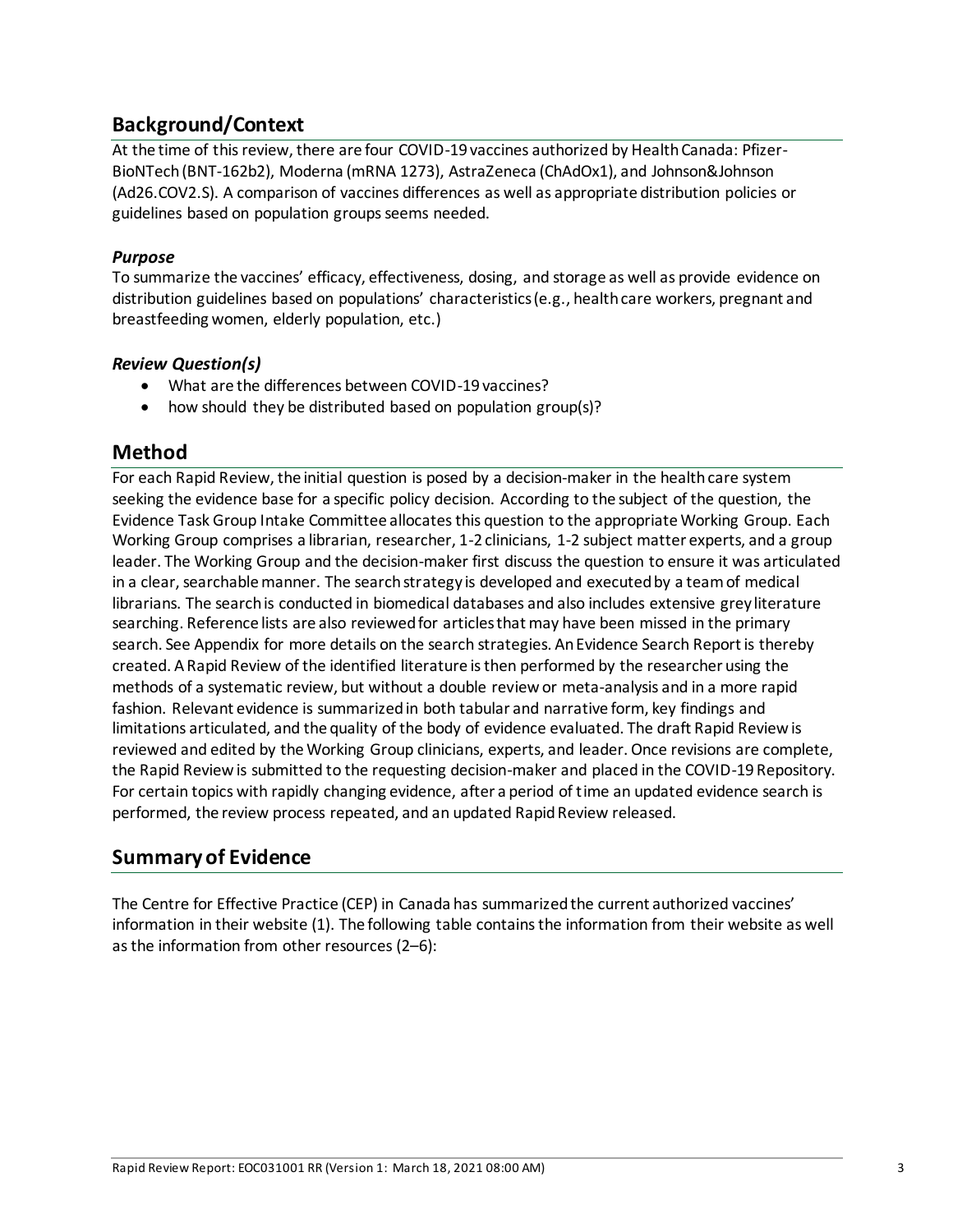| Vaccine | Overall<br>efficacy<br>(clinical<br>trial<br>data) | <b>Effectiveness</b>                                                                                                                                                                                                                                                                                                                                                                                                                                                                               | <b>Dosing</b>                                                                                                                       | <b>Storage</b>                                                                                                                                                                                                                                                                                               | Vulnerable<br>population                                                                                                                                                                                                          | Pregnancy                                                                                                                                                                                                                                                                                                                                                                                               | <b>HCW</b>                                                                 | Age                                                                                                                     |
|---------|----------------------------------------------------|----------------------------------------------------------------------------------------------------------------------------------------------------------------------------------------------------------------------------------------------------------------------------------------------------------------------------------------------------------------------------------------------------------------------------------------------------------------------------------------------------|-------------------------------------------------------------------------------------------------------------------------------------|--------------------------------------------------------------------------------------------------------------------------------------------------------------------------------------------------------------------------------------------------------------------------------------------------------------|-----------------------------------------------------------------------------------------------------------------------------------------------------------------------------------------------------------------------------------|---------------------------------------------------------------------------------------------------------------------------------------------------------------------------------------------------------------------------------------------------------------------------------------------------------------------------------------------------------------------------------------------------------|----------------------------------------------------------------------------|-------------------------------------------------------------------------------------------------------------------------|
| Pfizer  | 95.0%                                              | Israel:<br>46% and 92% for<br>documented<br>infection, 14-20<br>days after first<br>dose and $>=7$<br>days after<br>second dose,<br>respectively.<br>57% and 94% for<br>symptomatic<br>COVID-19, 14-20<br>days after first<br>dose and $>=7$<br>days after<br>second dose,<br>respectively.<br>74% and 87% for<br>$\bullet$<br>hospitalization,<br>14-20 days after<br>first dose and<br>>=7 days after<br>second dose,<br>respectively.<br>62% and 92% for<br>severe disease,<br>14-20 days after | 2 doses (21 days<br>interval)<br><b>NACI permits</b><br>extending the<br>interval to as<br>long as four<br>months between<br>doses. | -80 °C to -60 °C<br>Maximum of<br>6 hours from<br>time of dilution<br>to<br>administration<br>at 2°C to 25°C<br>(new FDA<br>announcement<br>allows<br>undiluted<br>frozen vials be<br>transported<br>and stored at<br>conventional<br>freezer<br>temperatures<br>for a period of<br>up to two<br>weeks. (6)) | Much of the<br>current vaccine<br>distribution<br>literature is<br>centered around<br>the allocation of<br>the vaccine<br>through ethical<br>principles, risk<br>stratification and<br>lessening<br>population<br>disease burden. | Pregnant,<br>breastfeeding,<br>and<br>immunocompr<br>omised<br>individuals can<br>receive the<br>vaccine with<br>informed<br>consent (1). It is<br>important to<br>know that<br>pregnant,<br>breastfeeding,<br>and<br>immunocompr<br>omised<br>individuals<br>were not<br>included in the<br>trials although<br>there is<br>planned follow-<br>up of several<br>participants<br>that became<br>pregnant | Priority group<br>as per the<br>CDC's and<br>NACI's<br>recommendati<br>ons | >16 y/o<br>adults;<br>Children 12-15<br>must meet<br>certain criteria<br>including high<br>risk for severe<br>COVID-19. |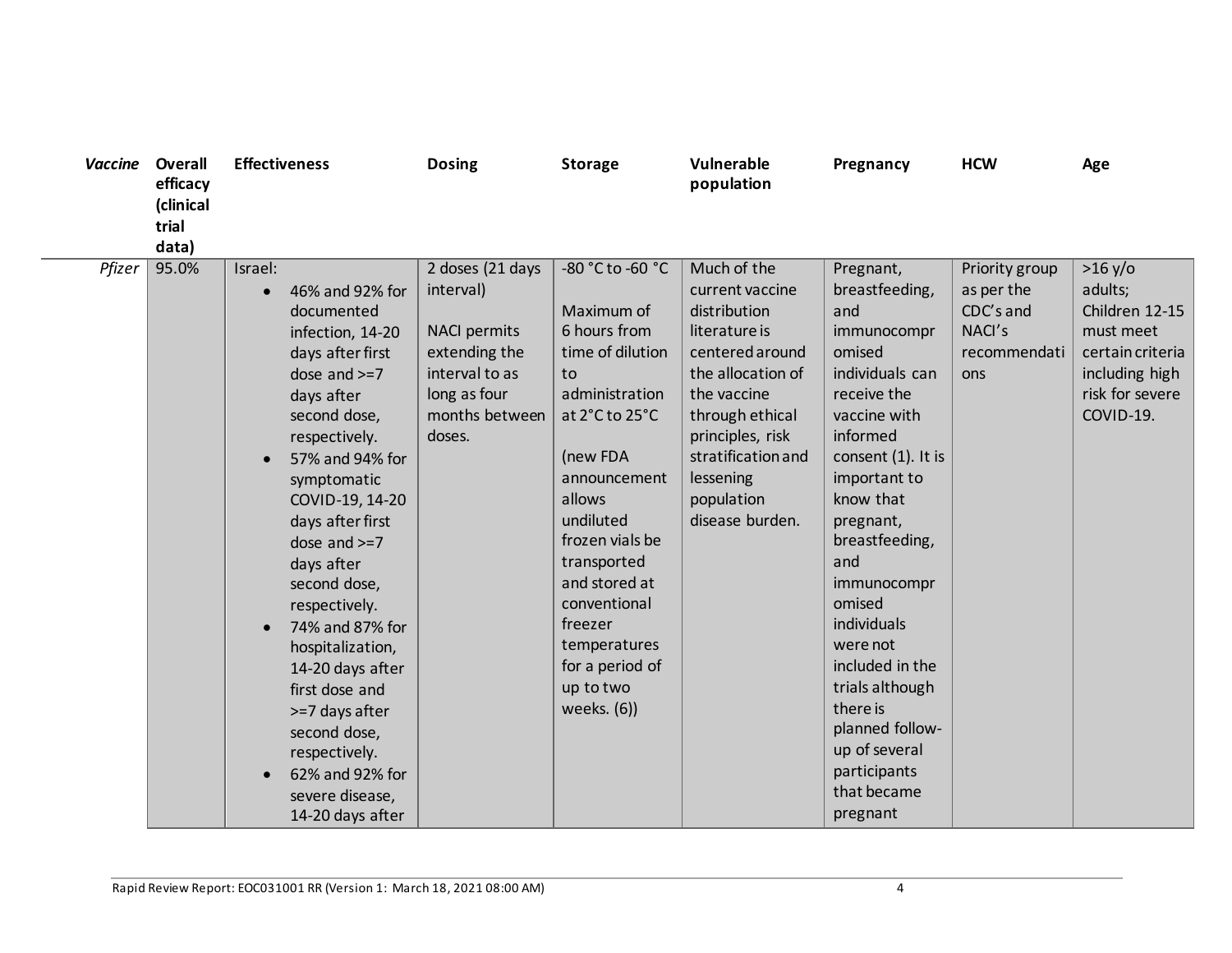|  |           | first dose and    |  | following      |  |
|--|-----------|-------------------|--|----------------|--|
|  |           | >=7 days after    |  | receipt of the |  |
|  |           | second dose,      |  | vaccine.(7).   |  |
|  |           | respectively.     |  |                |  |
|  | $\bullet$ | 72% in            |  |                |  |
|  |           | preventing        |  |                |  |
|  |           | death, 14-20      |  |                |  |
|  |           | days after first  |  |                |  |
|  |           | dose.             |  |                |  |
|  | $\bullet$ | 72% and 78% in    |  |                |  |
|  |           | reducing cases in |  |                |  |
|  |           | individuals >60   |  |                |  |
|  |           | and <60 years of  |  |                |  |
|  |           | age in the first  |  |                |  |
|  |           | two weeks after   |  |                |  |
|  |           | the 2nd dose,     |  |                |  |
|  |           | respectively.     |  |                |  |
|  |           |                   |  |                |  |
|  | UK:       |                   |  |                |  |
|  |           | A single dose of  |  |                |  |
|  |           | the Pfizer        |  |                |  |
|  |           | (BNT162b2)        |  |                |  |
|  |           | vaccine is 60-    |  |                |  |
|  |           | 70% effective at  |  |                |  |
|  |           |                   |  |                |  |
|  |           | preventing        |  |                |  |
|  |           | symptomatic       |  |                |  |
|  |           | disease in adults |  |                |  |
|  |           | aged 70 years     |  |                |  |
|  |           | and older, and 2  |  |                |  |
|  |           | doses are         |  |                |  |
|  |           | approximately     |  |                |  |
|  |           | 85-90%            |  |                |  |
|  |           | effective.        |  |                |  |
|  | $\bullet$ | A single dose     |  |                |  |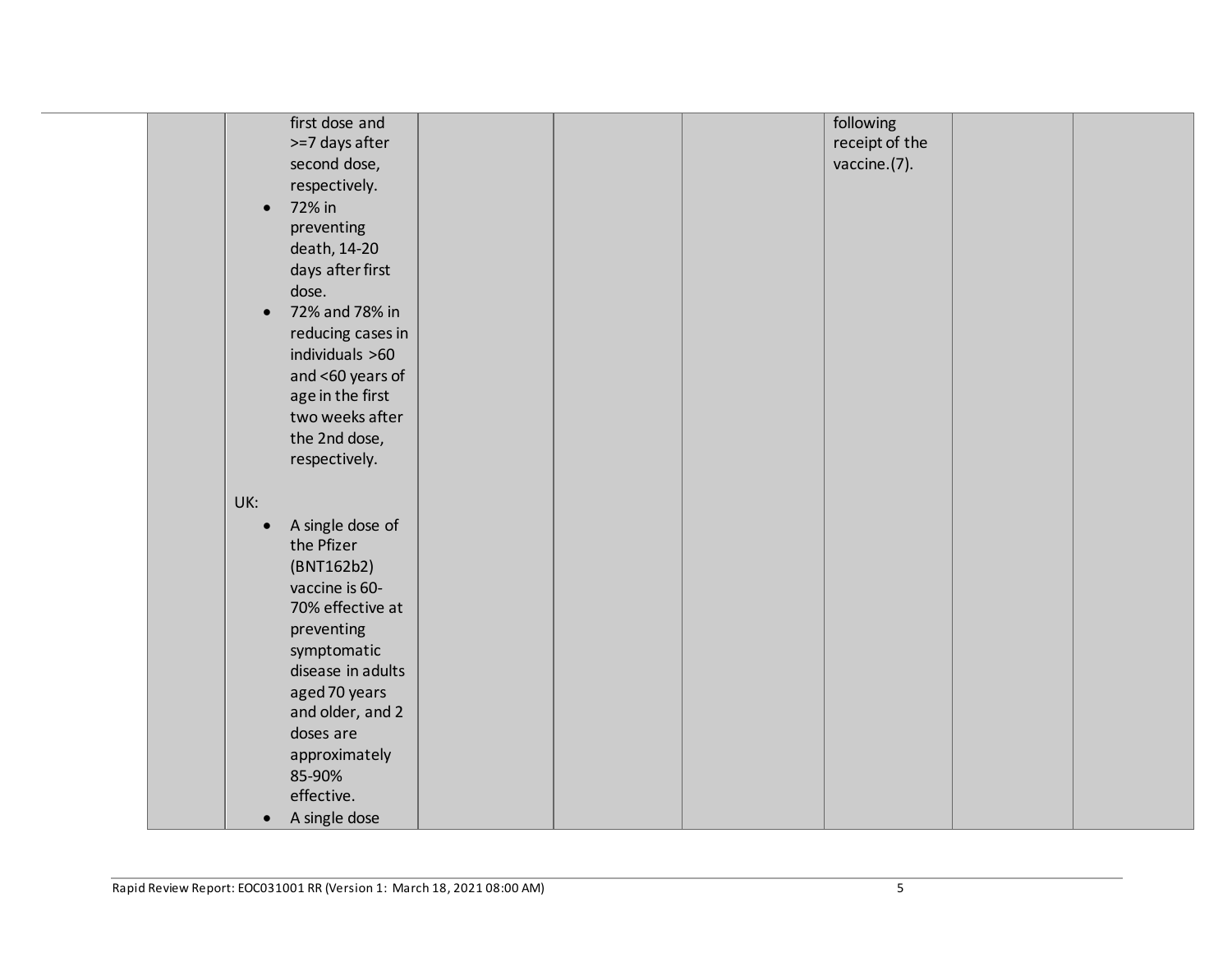|                  | Pfizer<br>(BNT162b2)<br>vaccine is<br>around 80%<br>effective at<br>preventing<br>hospitalisation.<br>Pfizer vaccine is<br>$\bullet$<br>85% effective at<br>preventing<br>death from<br>COVID-19.<br>Scotland:<br>A single dose,<br>$\bullet$<br>85% against<br>COVID-19<br>hospitalization.<br>81% against<br>$\bullet$<br>COVID-19<br>related<br>hospitalisations<br>in $\geq 80$ year old<br>adults |                                                                                                                    |                                                                                             |                                                                                                               |                                                              |         |
|------------------|--------------------------------------------------------------------------------------------------------------------------------------------------------------------------------------------------------------------------------------------------------------------------------------------------------------------------------------------------------------------------------------------------------|--------------------------------------------------------------------------------------------------------------------|---------------------------------------------------------------------------------------------|---------------------------------------------------------------------------------------------------------------|--------------------------------------------------------------|---------|
| Moderna<br>94.1% |                                                                                                                                                                                                                                                                                                                                                                                                        | 2 doses (28 days<br>interval)<br>NACI permits<br>extending the<br>interval to as<br>long as four<br>months between | $-25^{\circ}$ C to $-15^{\circ}$ C<br>in the original<br>carton<br>protected from<br>light. | Pregnant,<br>breastfeeding,<br>and<br>immunocompr<br>omised<br>individuals can<br>receive the<br>vaccine with | Priority group<br>as per the<br>CDC's<br>recommendati<br>ons | >16 y/o |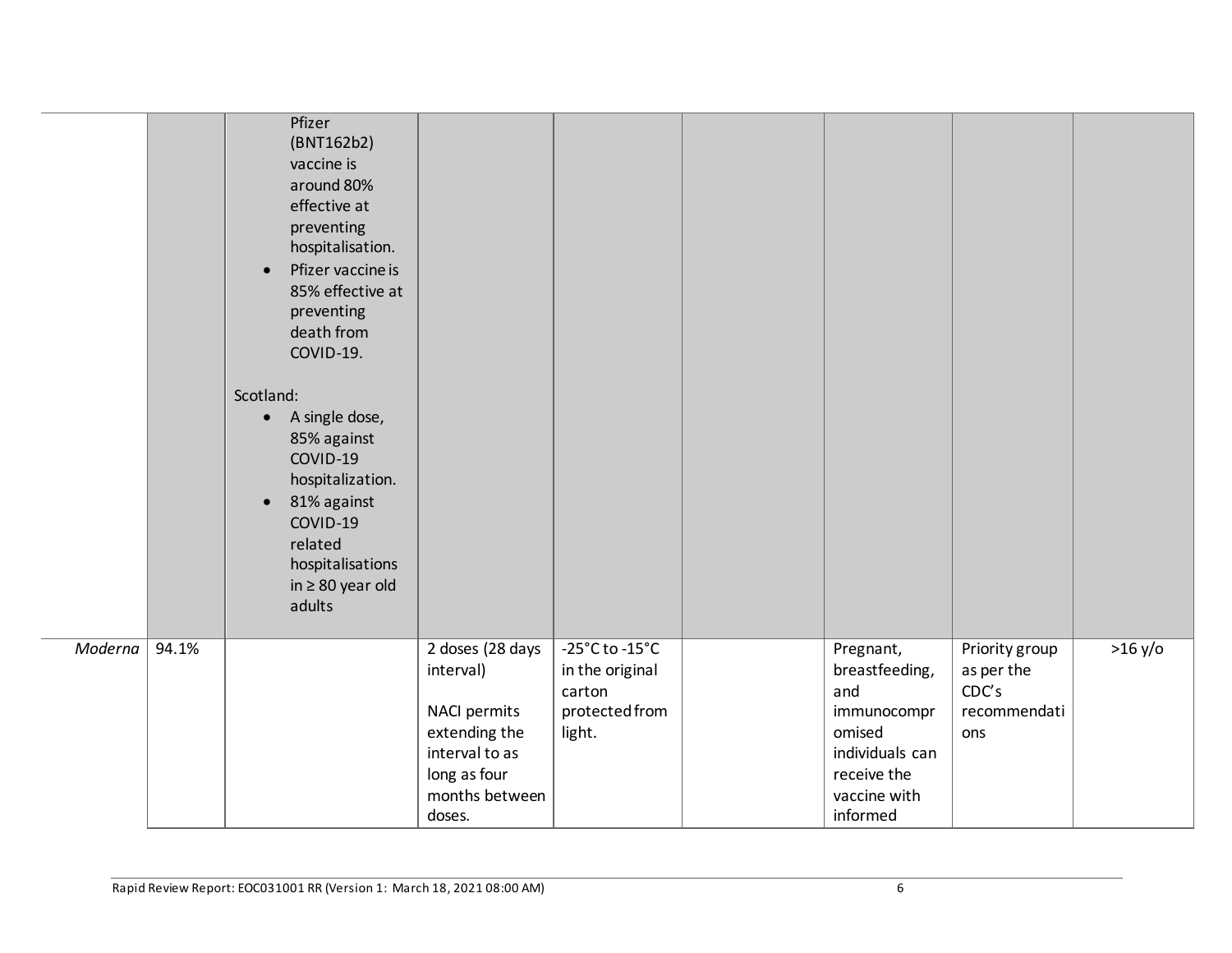|             |       |                                                                                                                                                                                                                                                   |                                                                                                                                         |                                                                                                                                                                                                                          | consent (1). It is<br>important to<br>know that<br>pregnant,<br>breastfeeding,<br>and<br>immunocompr<br>omised<br>individuals<br>were not<br>included in the<br>trials although<br>there is<br>planned follow-<br>up of several<br>participants<br>that became<br>pregnant<br>following<br>receipt of the |                                                                                                                                        |
|-------------|-------|---------------------------------------------------------------------------------------------------------------------------------------------------------------------------------------------------------------------------------------------------|-----------------------------------------------------------------------------------------------------------------------------------------|--------------------------------------------------------------------------------------------------------------------------------------------------------------------------------------------------------------------------|-----------------------------------------------------------------------------------------------------------------------------------------------------------------------------------------------------------------------------------------------------------------------------------------------------------|----------------------------------------------------------------------------------------------------------------------------------------|
| AstraZeneca | 59.9% | UK:<br>A single dose is<br>$\bullet$<br>60-75% effective<br>against<br>symptomatic<br>disease.<br>A single dose is<br>$\bullet$<br>80% effective at<br>preventing<br>hospitalisation.<br>VOC B.1.1.7 was<br>$\bullet$<br>the principal<br>variant | 2 doses (4-12)<br>weeks interval)<br><b>NACI permits</b><br>extending the<br>interval to as<br>long as four<br>months between<br>doses. | Refrigerated (2<br>to 8ºC) in the<br>outer carton to<br>protect from<br>light. Do not<br>freeze. Once<br>punctured, can<br>store 6 hours at<br>room<br>temperature up<br>to 30°C, or 48<br>hours in a<br>refrigerator (2 | vaccine.(7).<br>Pregnant,<br>breastfeeding,<br>and<br>immunocompr<br>omised<br>individuals can<br>receive the<br>vaccine with<br>informed<br>consent (1).                                                                                                                                                 | >18 y/o<br>NACI recently<br>expanded use<br>of<br>AstraZeneca<br>vaccine to<br>include<br>people over<br>$65(8)$ .<br>Some<br>European |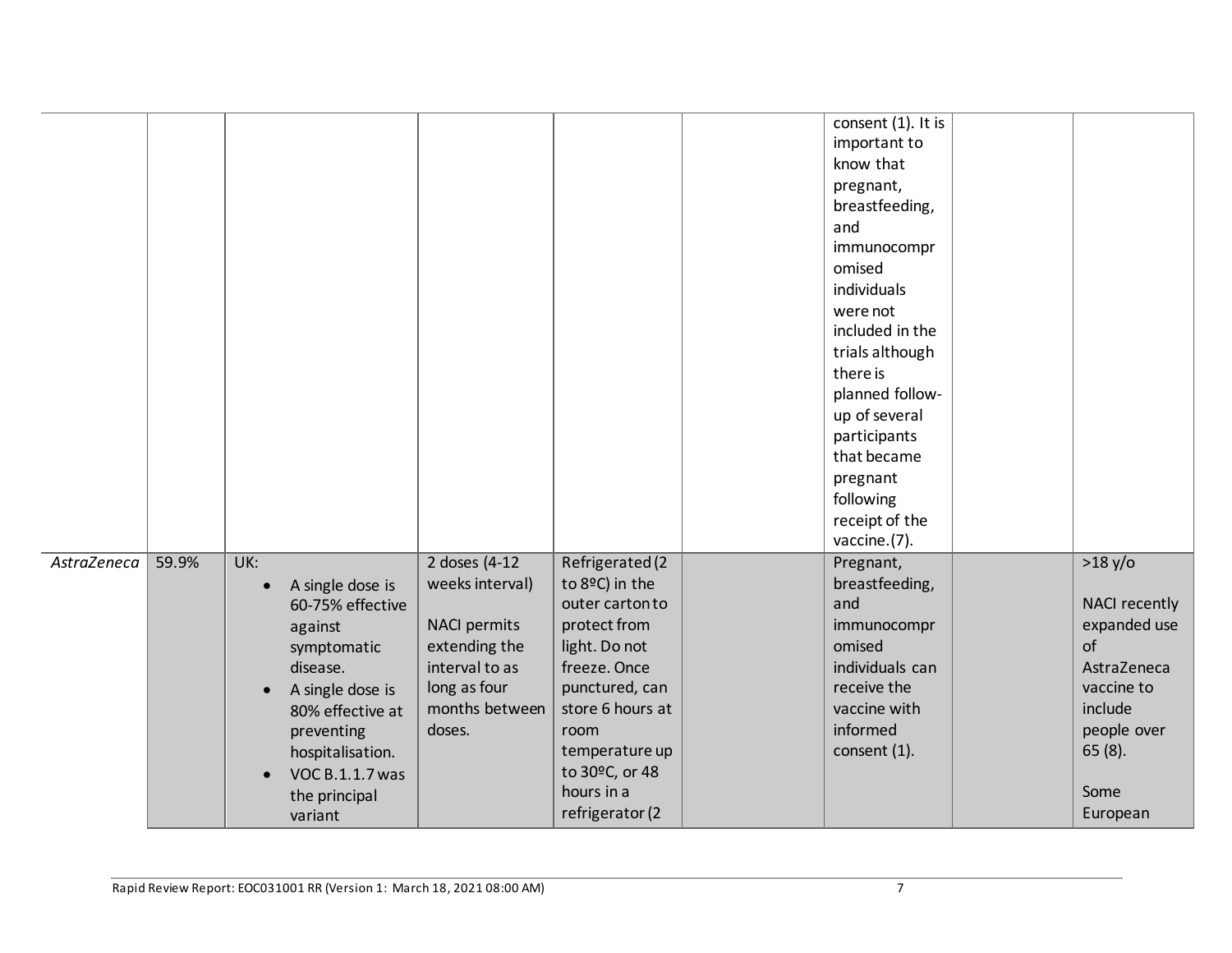|                      |       | circulating in UK<br>at the time of<br>study<br>Scotland:<br>A single dose,<br>$\bullet$<br>94% against<br>COVID-19<br>hospitalization.<br>81% against<br>$\bullet$<br>COVID-19<br>related<br>hospitalisations<br>in $\geq 80$ year old<br>adults<br>South Africa:<br>SARS-CoV-2 VOC<br>$\bullet$<br>B.1.351 was the<br>primary variant<br>circulating at the<br>time of the<br>study.<br>21.9% for mild-<br>moderate<br>symptomatic<br>COVID-19.<br>10.4% against<br>$\bullet$<br>B.1.351 variant |             | to 8ºC).                          |                             | countries<br>including<br>Germany,<br>France, Italy,<br>and Spain<br>have<br>suspended use<br>of the<br>AstraZeneca<br>vaccine after<br>reports of<br>blood clots in<br>some<br>recipients,<br>however<br>Health Canada<br>and the<br>European<br><b>Medicines</b><br>Agency did<br>not find<br>evidence<br>linking the<br>vaccine to<br>these<br>outcomes |
|----------------------|-------|----------------------------------------------------------------------------------------------------------------------------------------------------------------------------------------------------------------------------------------------------------------------------------------------------------------------------------------------------------------------------------------------------------------------------------------------------------------------------------------------------|-------------|-----------------------------------|-----------------------------|------------------------------------------------------------------------------------------------------------------------------------------------------------------------------------------------------------------------------------------------------------------------------------------------------------------------------------------------------------|
| Johnson &<br>Johnson | 66.9% |                                                                                                                                                                                                                                                                                                                                                                                                                                                                                                    | Single dose | Refrigerated (2<br>to 8ºC) in the | Pregnant,<br>breastfeeding, | $>18$ y/o                                                                                                                                                                                                                                                                                                                                                  |
|                      |       |                                                                                                                                                                                                                                                                                                                                                                                                                                                                                                    |             | original carton                   | and                         |                                                                                                                                                                                                                                                                                                                                                            |
|                      |       |                                                                                                                                                                                                                                                                                                                                                                                                                                                                                                    |             | to protect from                   | immunocompr                 |                                                                                                                                                                                                                                                                                                                                                            |
|                      |       |                                                                                                                                                                                                                                                                                                                                                                                                                                                                                                    |             | light. Do not                     | omised                      |                                                                                                                                                                                                                                                                                                                                                            |
|                      |       |                                                                                                                                                                                                                                                                                                                                                                                                                                                                                                    |             | freeze. Once                      | individuals can             |                                                                                                                                                                                                                                                                                                                                                            |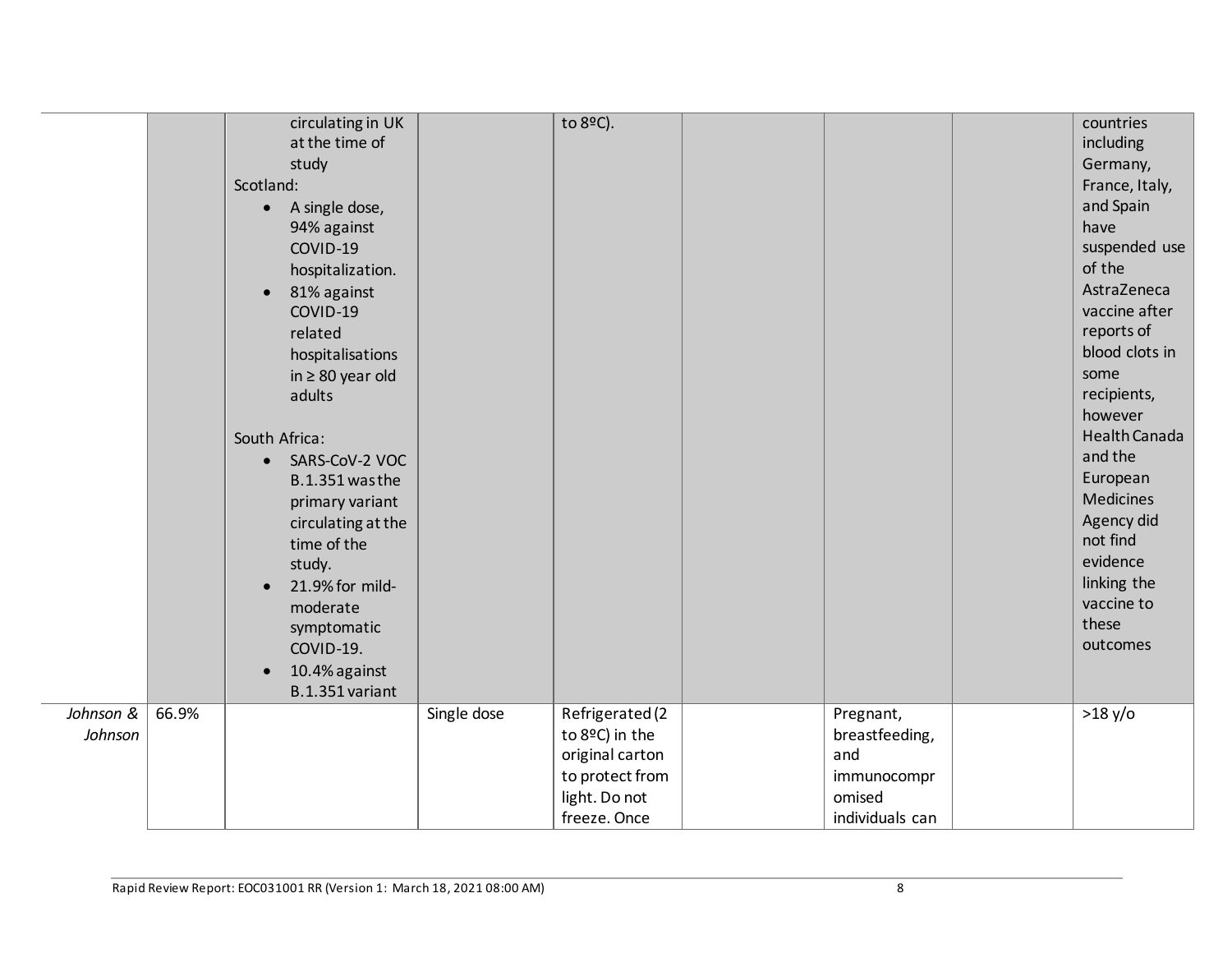|  | punctured, can  | receive the  |
|--|-----------------|--------------|
|  | store at 2°C to | vaccine with |
|  | 8°C for up to 6 | informed     |
|  | hours or at     | consent (1). |
|  | room            |              |
|  | temperature up  |              |
|  | to 25°C for up  |              |
|  | to 3 hours.     |              |

In the most recent vaccine statement (March 16, 2021), NACI states "while all available vaccines in Canada are safe and effective, NACI still recommends that in the context of limited vaccine supply, initial doses of mRNA vaccines should be prioritized for those at highest risk of severe illness and death and highest risk of exposure to COVID-19" (8).The Advisory Committee on Immunization Practices (ACIP) does not state a product preference for specific populations and recommends the vaccines be used when indicated for prioritized groups during any given phase (9). ACIP recommends that frontline essential workers and other essential workers receive vaccination in early phases. Examples for frontline essential workers are healthcare workers, fire service, law enforcement, correction workers, food and agricultural workers, postal service workers, manufacturing workers, grocery store workers, public transit workers, teachers, and daycare workers (9). ACIP also recommends that jurisdictions choose to vaccinate persons residing at congregate living facilities as well as the staff working in those settings (9). Communities with affected individuals in younger ages, such as American Indian and Alaska Native communities, may choose a lower age limit for vaccination prioritization (9). Some literature suggests that people provided with vaccines options are less likely to manifest vaccine hesitancy (10). However, easier transportation and single dose of Johnson&Johnson vaccine make it more desirable for mobile clinics or sites that do not have freezers(necessary for mRNA vaccines) as well as for populations with unstable social security or high turnover, such as homeless shelters or correctional facilities (9).

There is unknown efficacy against B.1.1.7 (first detected in UK) and B.1.351 (first detected in South Africa) variants for Pfizer, Moderna, Johnson&Johnson vaccines (4). Vaccine efficacy is 74.6% for AstraZeneca vaccine against symptomatic infection for B.1.1.7, but unknown for the B.1.351 (4).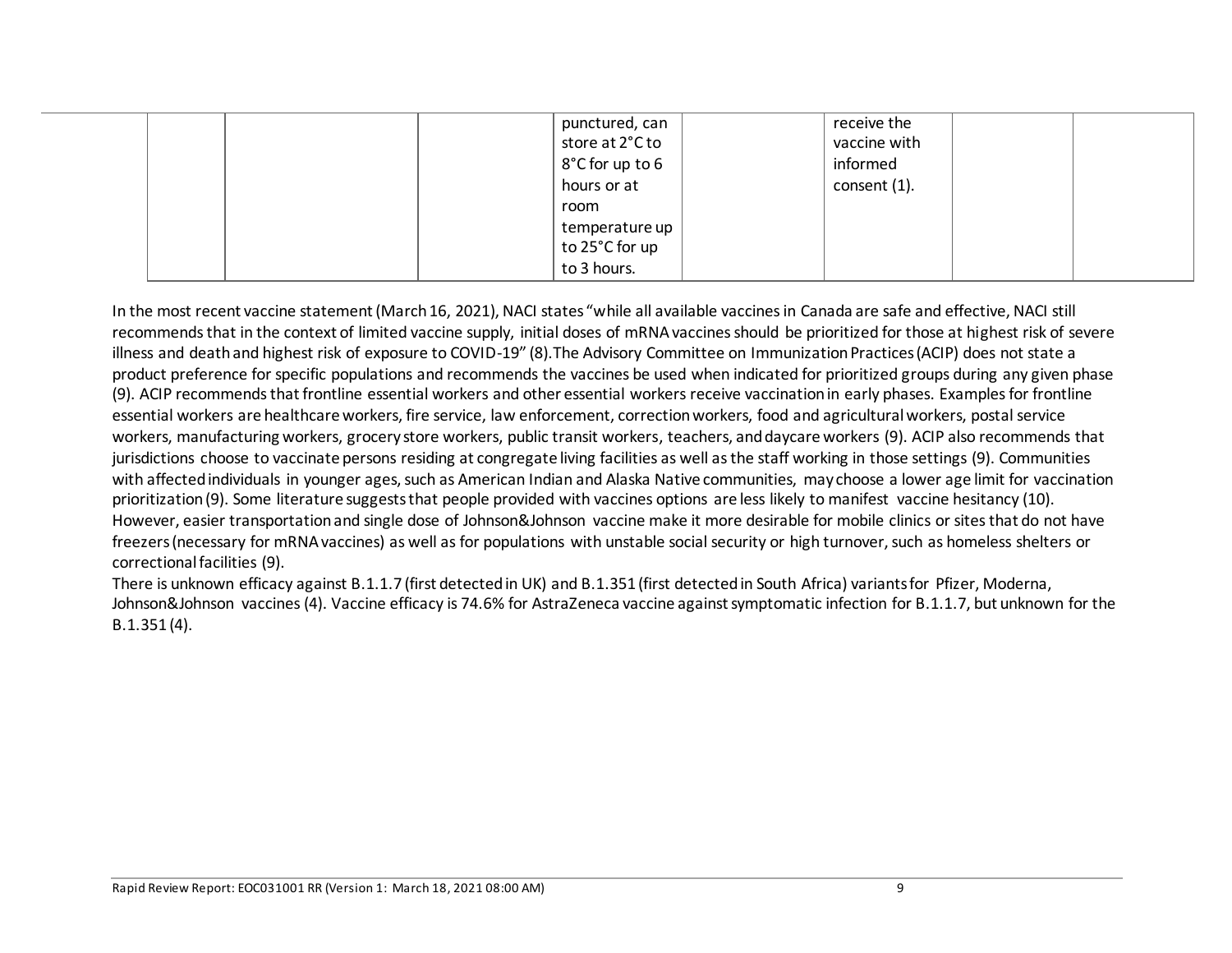# **Conclusions**

Since the clinical trials of the vaccines have different characteristics and primary end points, it is difficult to compare the vaccines in various groups. All vaccines have high efficacy in preventing severe COVID-19 disease and death. In the context of limited vaccine supply, initial doses of mRNA vaccines should be prioritized for those at highest risk of severe illness and death and highest risk of exposure to COVID-19.

### **Glossary**

(Optional, but useful if there are clinical/statistical terms being referenced in the document.)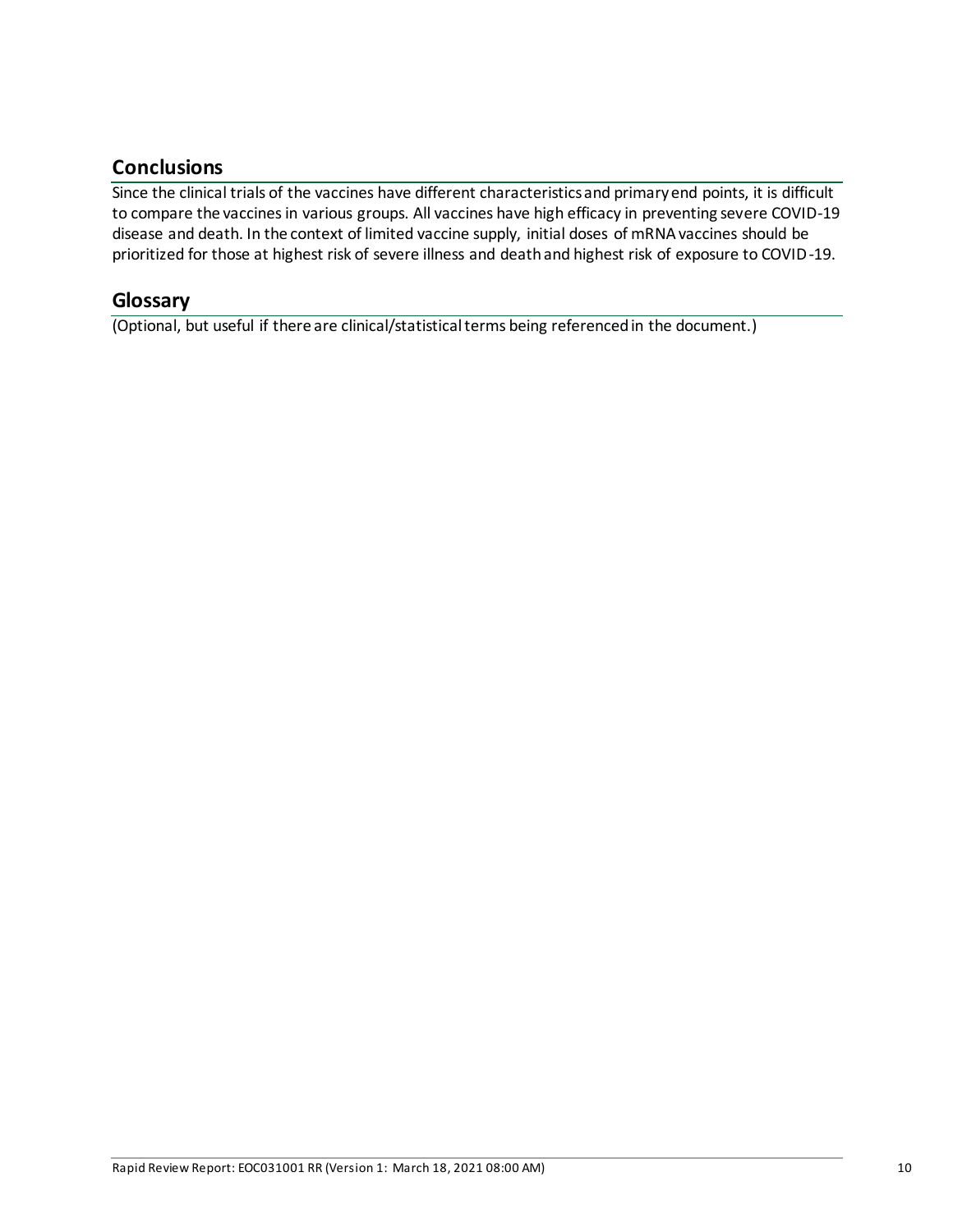| Ref            | <b>Title</b>             | Link                                 | <b>Key Findings</b>                                                                           | <b>Additional findings</b> |
|----------------|--------------------------|--------------------------------------|-----------------------------------------------------------------------------------------------|----------------------------|
| $\mathbf{1}$   | Centre for Effective     | https://tools.cep.health/tool/covid- | Contains summary table of four authorized                                                     |                            |
|                | Practice: COVID-19:      | 19-vaccines/                         | vaccines' efficacy and safety.                                                                |                            |
|                | Vaccines. March 11,      |                                      |                                                                                               |                            |
|                | 2021.                    |                                      |                                                                                               |                            |
| $\overline{2}$ | How effective are COVID- | https://covid19evidencereviews.sask  | Pfizer (BNT-162b2) vaccine demonstrates                                                       |                            |
|                | 19 vaccines?             | healthauthority.ca/en/permalink/co   | 95.0% efficacy for the prevention of                                                          |                            |
|                |                          | viddoc273                            | symptomatic COVID-19 infection occurring                                                      |                            |
|                |                          |                                      | at least 7 days after the second dose of the                                                  |                            |
|                |                          |                                      | vaccine (doses administered 21 days apart).<br>Efficacy in individuals over 65 years is 94.7% |                            |
|                |                          |                                      | and efficacy in the prevention of severe                                                      |                            |
|                |                          |                                      | disease following the first dose is 88.9%. In a                                               |                            |
|                |                          |                                      | post-hoc analysis, vaccine efficacy of a single                                               |                            |
|                |                          |                                      | dose is 52.4% if counting cases occurring                                                     |                            |
|                |                          |                                      | after the first dose but prior to the second.                                                 |                            |
|                |                          |                                      |                                                                                               |                            |
|                |                          |                                      | Moderna (mRNA-1273) vaccine                                                                   |                            |
|                |                          |                                      | demonstrates 94.1% efficacy against                                                           |                            |
|                |                          |                                      | symptomatic COVID-19 infection occurring                                                      |                            |
|                |                          |                                      | at least 2 weeks after the second dose of the                                                 |                            |
|                |                          |                                      | vaccine (doses administered 28 days apart).                                                   |                            |
|                |                          |                                      | Assessment starting 14 days after dose 1                                                      |                            |
|                |                          |                                      | shows 95.2% vaccine efficacy. In people                                                       |                            |
|                |                          |                                      | older than 65 years of age, the efficacy is                                                   |                            |
|                |                          |                                      | 86.4%. Efficacy against severe COVID-19                                                       |                            |
|                |                          |                                      | disease is 100% and asymptomatic disease<br>62%.                                              |                            |
|                |                          |                                      |                                                                                               |                            |
|                |                          |                                      | AstraZeneca (ChAdOx1) vaccine                                                                 |                            |
|                |                          |                                      | demonstrates 62.1% and 90.9% efficacy                                                         |                            |
|                |                          |                                      | against symptomatic COVID-19 confirmed by                                                     |                            |
|                |                          |                                      | PCR in participants who received two                                                          |                            |

# **Table 1: Summary of Literature**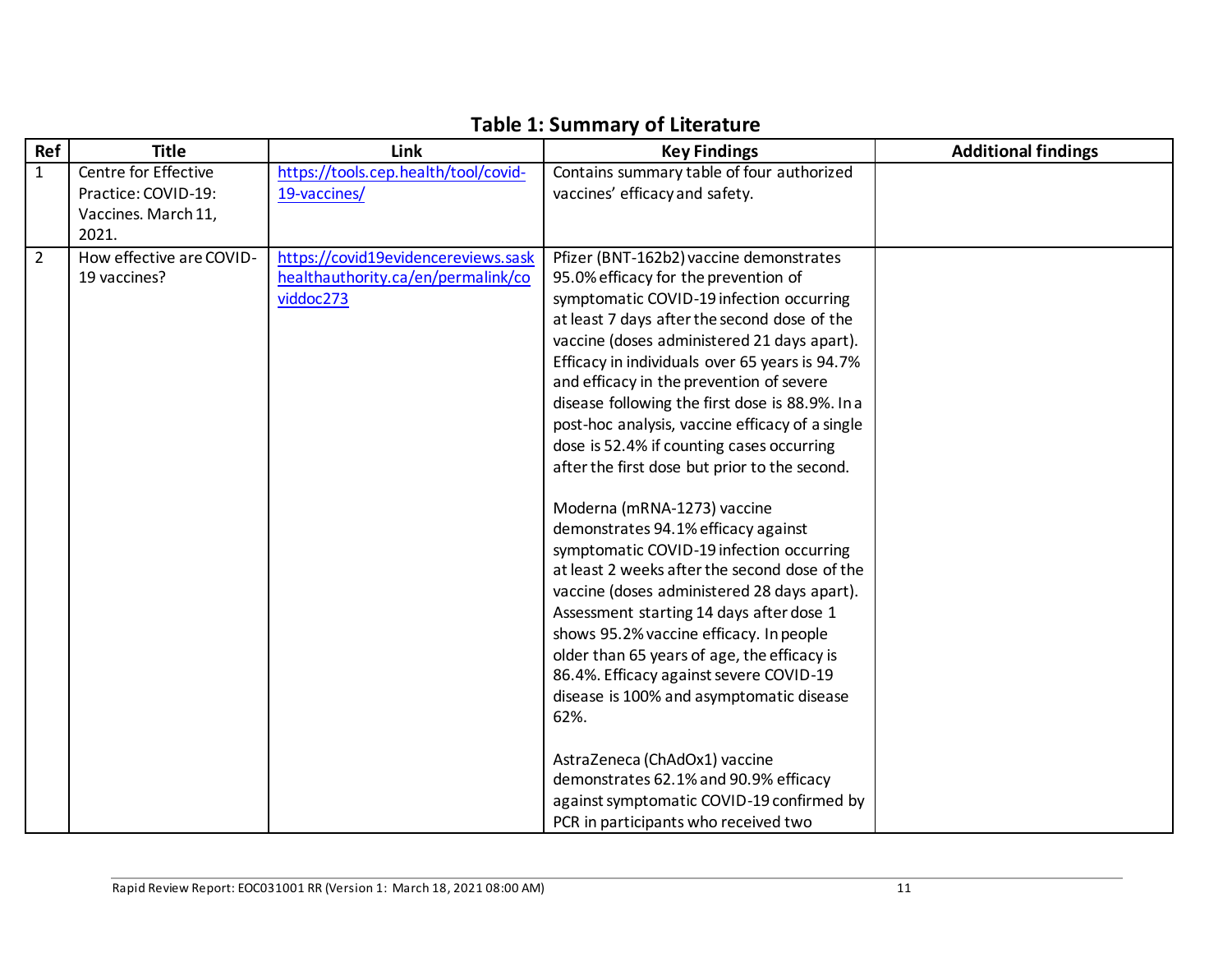|                |                                |                                     | standard doses (SD/SD) and in participants    |                                      |
|----------------|--------------------------------|-------------------------------------|-----------------------------------------------|--------------------------------------|
|                |                                |                                     | who received a low dose followed by a         |                                      |
|                |                                |                                     | standard dose (LD/SD), respectively. Overall  |                                      |
|                |                                |                                     | vaccine efficacy across both groups was       |                                      |
|                |                                |                                     | 70.4%. Vaccine efficacy in preventing         |                                      |
|                |                                |                                     | hospitalization, severe disease, and death    |                                      |
|                |                                |                                     | was 100%.                                     |                                      |
| $\overline{3}$ | SARS-CoV-2 Vaccines:           | https://www.acpjournals.org/doi/10  | CDC Priorities for Distribution of COVID-19   | Characteristics of the Most Advanced |
|                | Much Accomplished,             | .7326/M21-0111                      | Vaccines                                      | Vaccine Candidates for the United    |
|                | Much to Learn.                 |                                     |                                               | <b>States</b>                        |
|                |                                |                                     | Cumulative incidence curves for the first     |                                      |
|                |                                |                                     | COVID-19 occurrence after the first dose      |                                      |
|                |                                |                                     | ofmRNA vaccine.                               |                                      |
| $\overline{4}$ | Where are we on                | http://www.ncbi.nlm.nih.gov/pubm    | Contains summary table of main vaccines'      |                                      |
|                | vaccines and variants?         | ed/33653708                         | efficacy and safety.                          |                                      |
| $\overline{5}$ | How are other                  | https://covid19evidencereviews.sask | Consider branching out to mobile              |                                      |
|                | jurisdictions distributing     | healthauthority.ca/en/permalink/co  | vaccination (e.g. home visits, door-to-door), |                                      |
|                | COVID-19 vaccines in           | viddoc246                           | pharmacies, workplaces, congregate living     |                                      |
|                | non-healthcare worker          |                                     | facilities, walk-up/drive-through mechanisms  |                                      |
|                | environments and what is       |                                     | for vaccine delivery                          |                                      |
|                | the rationale for those        |                                     |                                               |                                      |
|                | distribution models?           |                                     |                                               |                                      |
| 6              | Coronavirus (COVID-19)         | https://www.fda.gov/news-           | he U.S. Food and Drug Administration          |                                      |
|                | <b>Update: FDA Allows More</b> | events/press-                       | announced that it is allowing undiluted       |                                      |
|                | Flexible Storage,              | announcements/coronavirus-covid-    | frozen vials of the Pfizer-BioNTech COVID-19  |                                      |
|                | Transportation                 | 19-update-fda-allows-more-flexible- | Vaccine to be transported and stored at       |                                      |
|                | Conditions for Pfizer-         | storage-transportation-conditions-  | conventional temperatures commonly found      |                                      |
|                | BioNTech COVID-19              | pfizer                              | in pharmaceutical freezers for a period of up |                                      |
|                | Vaccine.                       |                                     | to two weeks.                                 |                                      |
|                |                                |                                     |                                               |                                      |
| $\overline{7}$ | How effective are COVID-       |                                     | Initial findings from RCTs of the two         |                                      |
|                | 19 vaccines?                   |                                     | authorized COVID-19 vaccines (Pfizer-         |                                      |
|                |                                |                                     | BioNTech and Moderna) reported that the       |                                      |
|                |                                |                                     | vaccines are safe. However, subsequent        |                                      |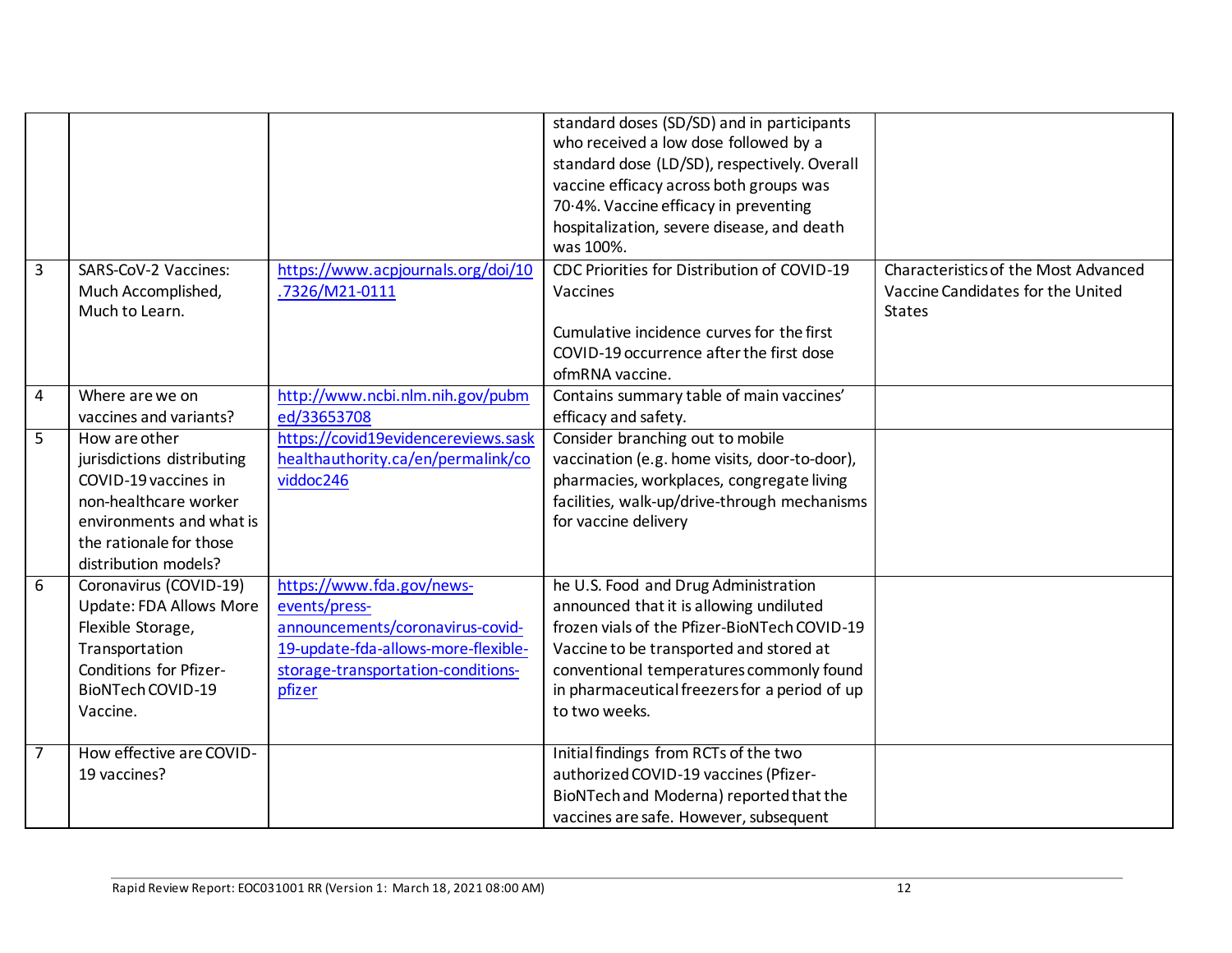|                |                                                                                                                                                        |                                                                                                                                                                                                                          | reports show that the adverse and severe<br>allergic reactions to these vaccines are<br>higher than the general rates for vaccines.                                                                                                                                                                                                                                                                                                                                                                                              |  |
|----------------|--------------------------------------------------------------------------------------------------------------------------------------------------------|--------------------------------------------------------------------------------------------------------------------------------------------------------------------------------------------------------------------------|----------------------------------------------------------------------------------------------------------------------------------------------------------------------------------------------------------------------------------------------------------------------------------------------------------------------------------------------------------------------------------------------------------------------------------------------------------------------------------------------------------------------------------|--|
| 8              | <b>National Advisory</b><br>Committee on<br>Immunization (NACI):<br>Summary of updated<br>vaccine statement of<br>March 16, 2021                       | https://www.canada.ca/en/public-<br>health/services/immunization/natio<br>nal-advisory-committee-on-<br>immunization-<br>naci/recommendations-use-covid-<br>19-vaccines/summary-updated-<br>statement-16-march-2021.html | NACI has expanded its recommendation for<br>the use of the AstraZeneca vaccine to people<br>over the age of 18, now including those 65<br>years of age and over.<br>NACI has considered three recent real-world<br>effectiveness studies to inform this change<br>in recommendation.<br>While all available vaccines in Canada are<br>safe and effective, NACI still recommends<br>that in the context of limited vaccine supply,<br>initial doses of mRNA vaccines should be<br>prioritized for those at highest risk of severe |  |
|                |                                                                                                                                                        |                                                                                                                                                                                                                          | illness and death and highest risk of<br>exposure to COVID-19.                                                                                                                                                                                                                                                                                                                                                                                                                                                                   |  |
| $\overline{9}$ | <b>Interim Considerations</b><br>for Phased<br>Implementation of<br>COVID-19 Vaccination<br>and Sub-Prioritization<br>Among Recommended<br>Populations | https://www.cdc.gov/vaccines/covid<br>-19/phased-<br>implementation.html#covid19-<br>vaccines                                                                                                                            | Any of the currently authorized COVID-19<br>vaccines can be used when indicated during<br>any given phase; ACIP does not state a<br>product preference.                                                                                                                                                                                                                                                                                                                                                                          |  |
| 10             | "Let me choose my<br>COVID-19 vaccine."                                                                                                                | https://linkinghub.elsevier.com/retri<br>eve/pii/S0953620521000364                                                                                                                                                       | Suggests a flexible approach where most of<br>the population will be<br>offered and probably accept the vaccine<br>provided by the NHS. However, when<br>possible and as a respect for individual<br>values and preferences, any citizen should                                                                                                                                                                                                                                                                                  |  |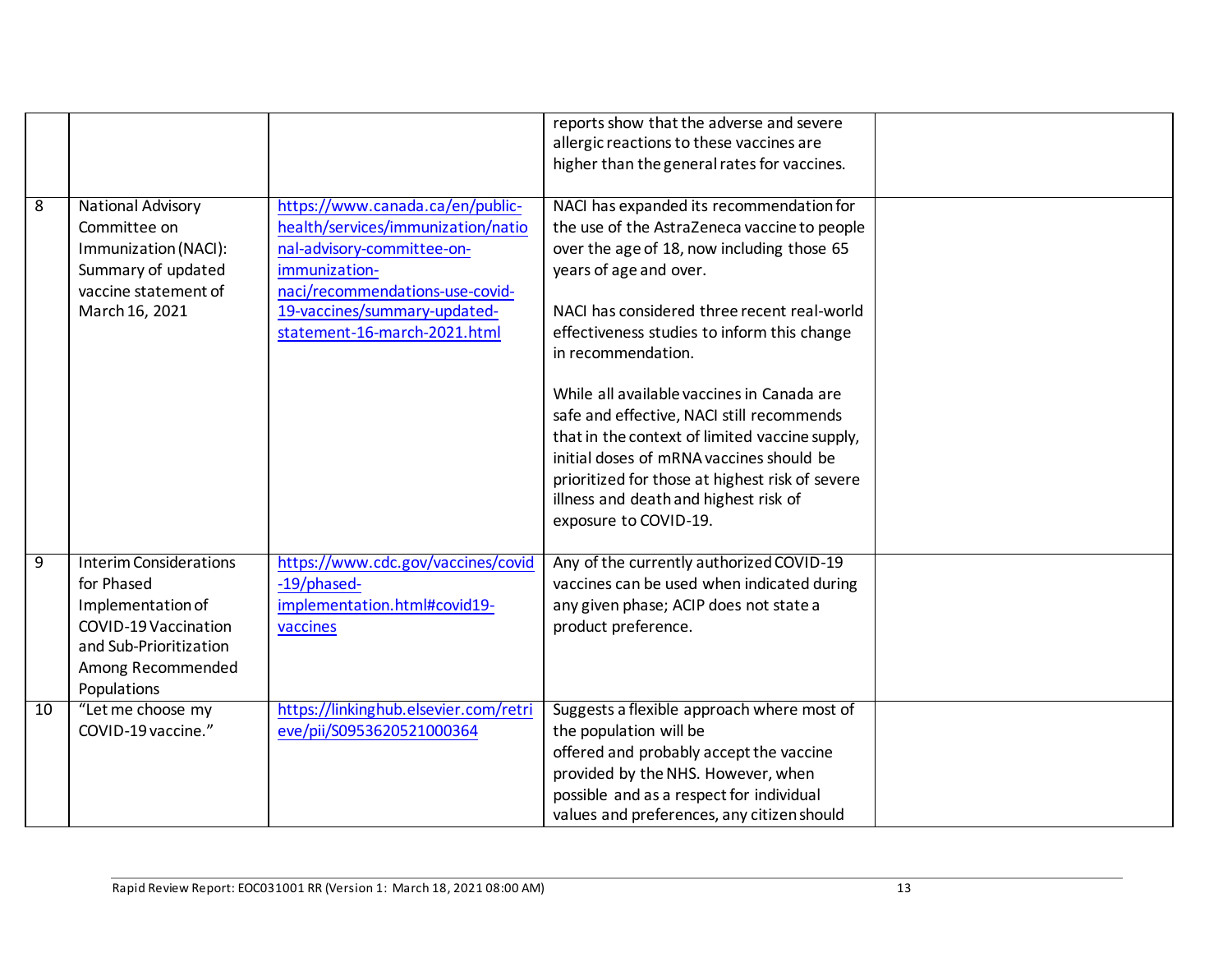|  | .<br>entitled to discuss *<br>their preferred vaccine. [<br>be |  |
|--|----------------------------------------------------------------|--|
|  | ) the healthcare provider.<br>witl                             |  |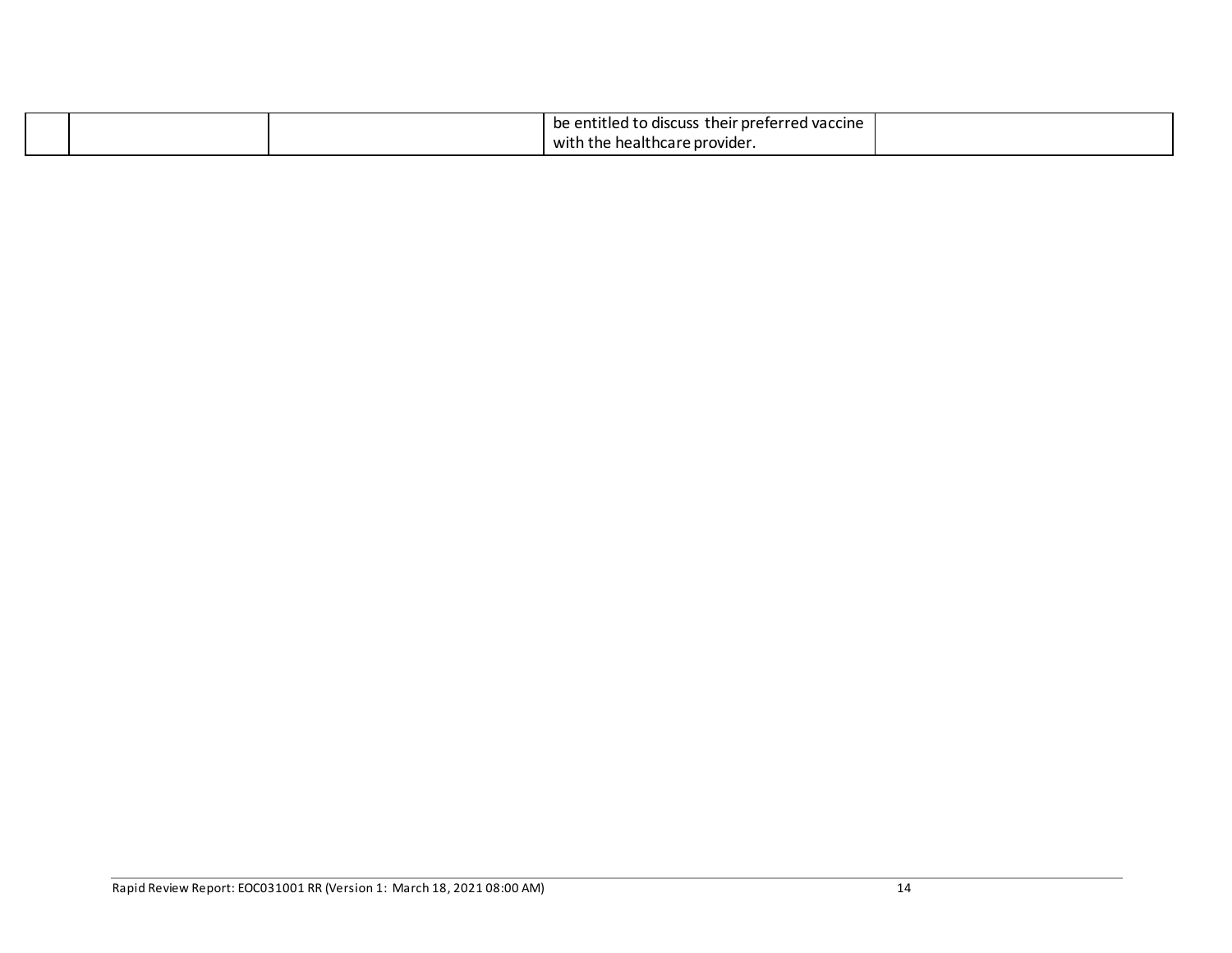## **References Included in Summary**

- 1. Vaccines at a glance [Internet]. Center for Effective Practice. [cited 2021 Mar 15]. Available from: https://tools.cep.health/wpcontent/uploads/2021/03/Vaccines\_Summary\_r2.pdf?utm\_source=link.cep.health&utm\_mediu m=urlshortener&utm\_campaign=covid-vaccine
- 2. Azizian A.; Reeder, B; Lee, S; Shumilak, G; Groot, G; Mueller, M; Howell-Spooner, B. How effective are COVID-19 vaccines? 2021 Mar 5; Document no.: INF122302v2 RR. In: COVID-19 Rapid Evidence Reviews [Internet]. SK: SK COVID Evidence Support Team, c2020. .
- 3. Connors M, Graham BS, Lane HC, Fauci AS. SARS-CoV-2 Vaccines: Much Accomplished, Much to Learn. Ann Intern Med [Internet]. 2021 Jan 19;(January):M21-0111. Available from: https://www.acpjournals.org/doi/10.7326/M21-0111
- 4. Mahase E. Covid-19: Where are we on vaccines and variants? BMJ [Internet]. 2021 Mar 2;372:n597. Available from: http://www.ncbi.nlm.nih.gov/pubmed/33653708
- 5. Badea, A; Groot, G; Mueller, M; Howell-Spooner, B. How are other jurisdictions distributing COVID-19 vaccines in non-healthcare worker environments and what is the rationale for those distribution models? 2021 Jan 19; Document no.: PH011401 RR. In: COVID-.
- 6. Coronavirus (COVID-19) Update: FDA Allows More Flexible Storage, Transportation Conditions for Pfizer-BioNTech COVID-19 Vaccine. February 25, 2021. [Internet]. U.S. Food and Drug Administration. [cited 2021 Mar 16]. Available from: https://www.fda.gov/news-events/pressannouncements/coronavirus-covid-19-update-fda-allows-more-flexible-storage-transportationconditions-pfizer
- 7. Azizian A.; Miller, L. How effective are COVID-19 vaccines? 2021 Jan 4; Document no.: INF122302 RR. In: COVID-19 Rapid Evidence Reviews [Internet]. SK: SK COVID Evidence Support Team, c2020. 21 p. (CEST rapid review report).
- 8. National Advisory Committee on Immunization (NACI): Summary of updated vaccine statement of March 16, 2021 [Internet]. National Advisory Committee on Immunization (NACI). [cited 2021 Mar 17]. Available from: https://www.canada.ca/en/publichealth/services/immunization/national-advisory-committee-on-immunizationnaci/recommendations-use-covid-19-vaccines/summary-updated-statement-16-march-2021.html
- 9. Interim Considerations for Phased Implementation of COVID-19 Vaccination and Sub-Prioritization Among Recommended Populations [Internet]. Centers for Disease Control and Prevention. [cited 2021 Mar 16]. Available from: https://www.cdc.gov/vaccines/covid-19/phased-implementation.html#covid19-vaccines
- 10. Dal-Ré R, Stephens R, Sreeharan N. "Let me choose my COVID-19 vaccine." Eur J Intern Med [Internet]. 2021 Feb;(January):2020–2. Available from: https://linkinghub.elsevier.com/retrieve/pii/S0953620521000364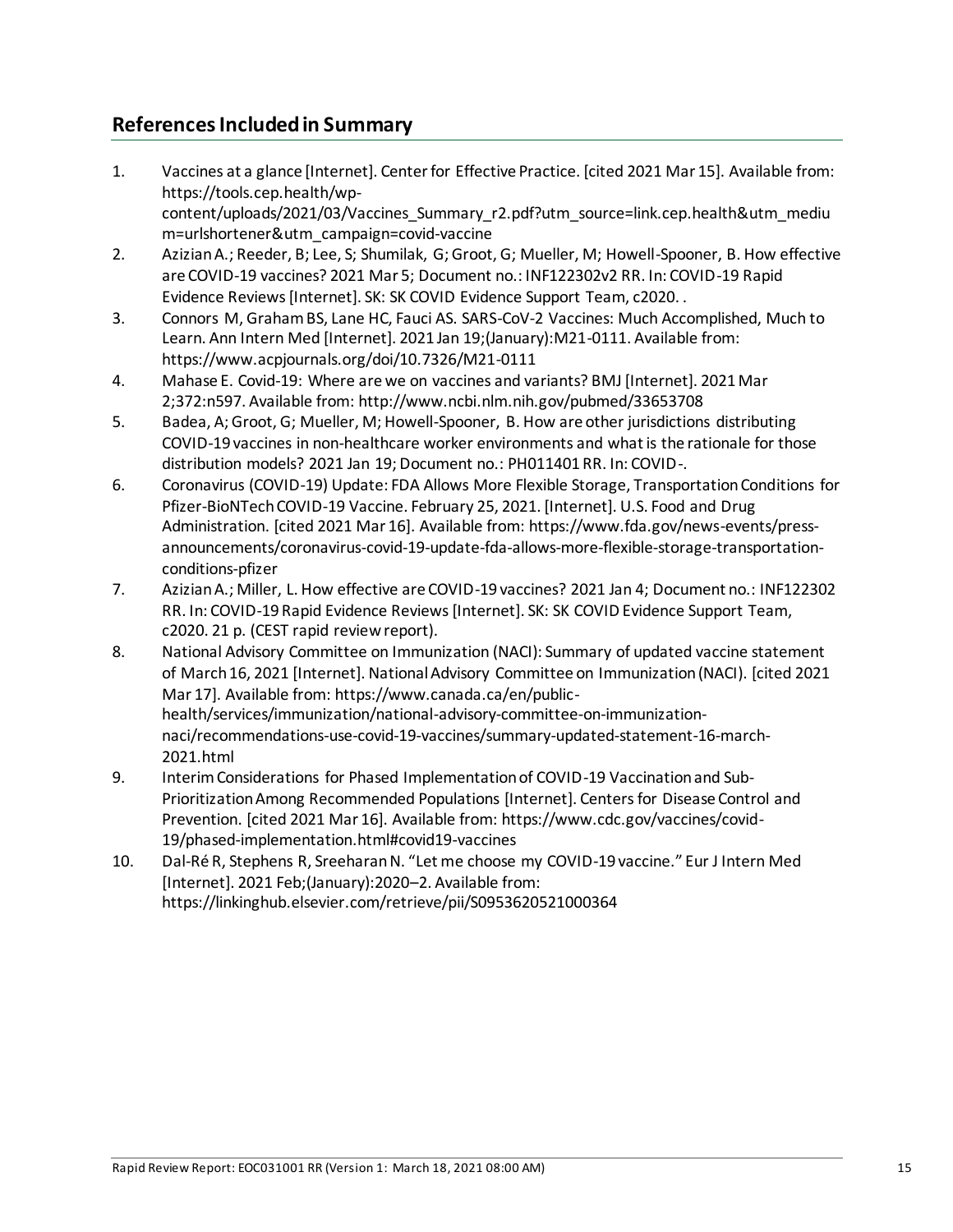Add a section regarding notes about the quality of evidence idea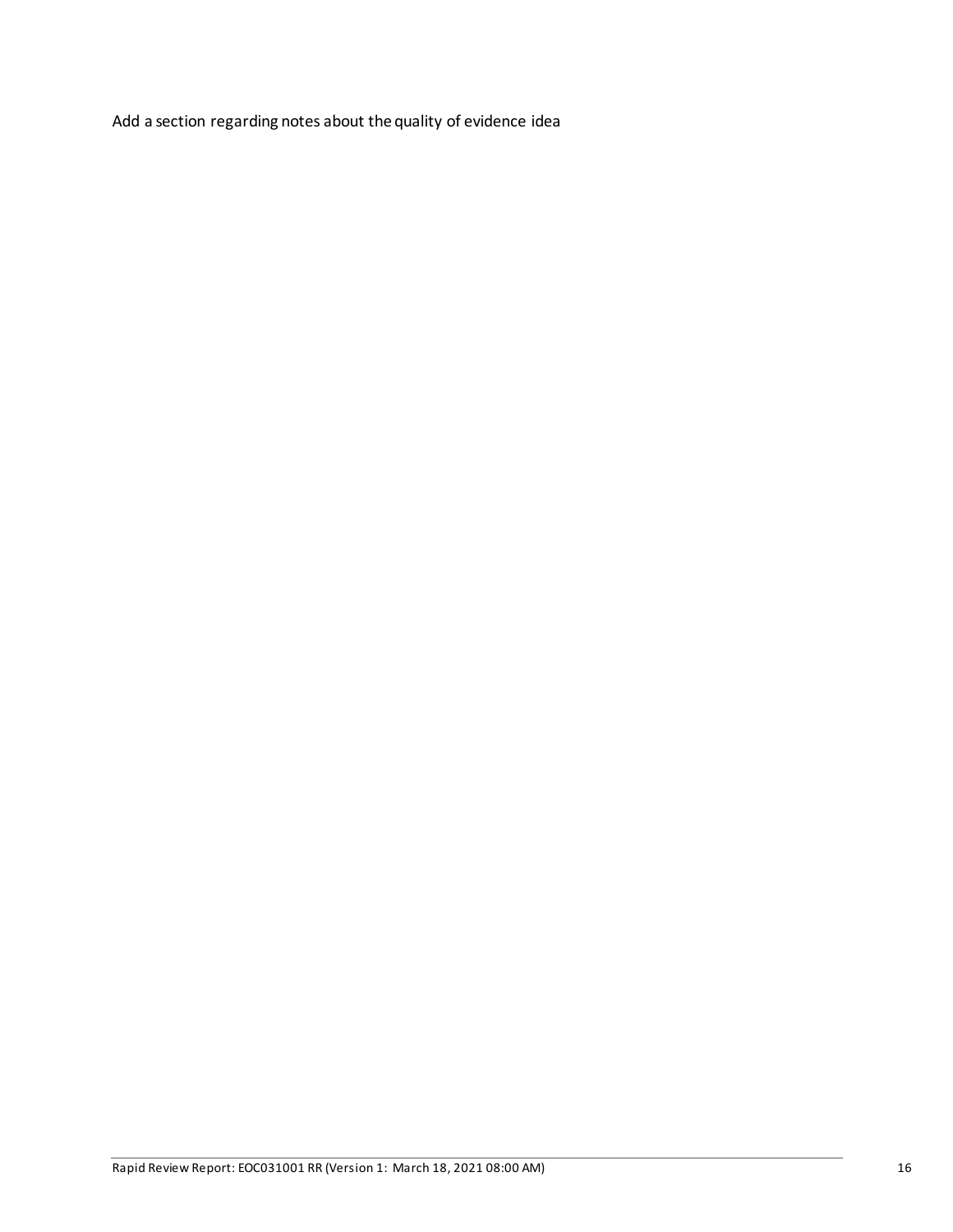# **Appendix: Evidence Search Details**

#### *Search Strategies*

#### **Ovid MEDLINE(R) ALL <1946 to March 10, 2021>**

| #                       | <b>Searches</b>                                                                    | <b>Results</b> |
|-------------------------|------------------------------------------------------------------------------------|----------------|
| $\mathbf{1}$            | (coronavirus/ or betacoronavirus/ or coronavirus infections/) and (disease         | 39936          |
|                         | outbreaks/ or epidemics/ or pandemics/)                                            |                |
| $\overline{2}$          | (nCoV* or 2019nCoV or 19nCoV or COVID19* or COVID or SARS-COV-2 or                 | 101263         |
|                         | SARSCOV-2 or SARSCOV2 or Severe Acute Respiratory Syndrome Coronavirus 2           |                |
|                         | or Severe Acute Respiratory Syndrome Corona Virus 2).ti, kf, nm, ox, rx, px.       |                |
| $\overline{3}$          | ((new or novel or "19" or "2019" or Wuhan or Hubei or China or Chinese) adj3       | 12280          |
|                         | (coronavirus* or corona virus* or betacoronavirus* or CoV or HCoV)).ti, kf.        |                |
| $\overline{\mathbf{4}}$ | ((coronavirus* or corona virus* or betacoronavirus*) adj3 (pandemic* or            | 19136          |
|                         | epidemic* or outbreak* or crisis)).ti, kf. or coronavirus*.ti.                     |                |
| 5                       | or/1-4                                                                             | 114659         |
| $6\overline{}$          | exp *Immunization/ or exp *Vaccination/ or exp *Vaccines/                          | 224735         |
| $\overline{\mathbf{z}}$ | (vaccinat* or vaccine? or inoculat* or immunization? or immunize?).ti, kf.         | 219178         |
| 8                       | (vaccinat* or vaccine? or inoculat* or immunization? or immunize?).ab. /freq=2     | 240225         |
| $\overline{9}$          | 6 or 7 or 8                                                                        | 374764         |
| 10                      | 5 and 9                                                                            | 4963           |
| 11                      | (moderna? or mrna-1273 or mrna1273).tw,kf.                                         | 215            |
| 12                      | (pfizer* or biontech* or tozinameran or BNT162b2).tw,kf.                           | 3130           |
| 13                      | (astrazeneca or ChAdOx1-S or ChAdOx1* or COVISHIELD or (oxford and                 | 1232           |
|                         | astrazeneca)).tw,kf.                                                               |                |
| 14                      | (janssen? or "ad26.cov2.s" or ad26cov2s or ad26cov2* or (johnson adj2              | 13295          |
|                         | johnson)).tw,kf.                                                                   |                |
| 15                      | 11 and 12 and 13 and 14                                                            | 4              |
| 16                      | 10 and (11 or 12 or 13 or 14)                                                      | 208            |
| 17                      | (11 and 12) or (11 and 13) or (11 and 14) or (12 and 13) or (12 and 14) or (13     | 252            |
|                         | and $14)$                                                                          |                |
| 18                      | 10 and 17                                                                          | 56             |
| 19                      | (allocat* or distribut* or suppl* or logistic* or organiz* or plan* or disseminat* | 9423447        |
|                         | or allot* or apportion* or assign* or decision? or deciding or compar* or          |                |
|                         | contrast*).tw,kf.                                                                  |                |
| 20                      | 16 and 19                                                                          | 64             |

#### **Embase <1974 to 2021 March 10>**

| #              | <b>Searches</b>                                                                                                                               | <b>Results</b> |
|----------------|-----------------------------------------------------------------------------------------------------------------------------------------------|----------------|
|                | sars-related coronavirus/                                                                                                                     | 470            |
| $\overline{2}$ | (coronavirinae/ or betacoronavirus/ or coronavirus infection/) and (epidemic/<br>or pandemic/)                                                | 11171          |
| 3              | (nCoV* or 2019nCoV or 19nCoV or COVID19* or COVID or SARS-COV-2 or<br>SARSCOV-2 or SARS-COV2 or SARSCOV2 or Severe Acute Respiratory Syndrome | 133334         |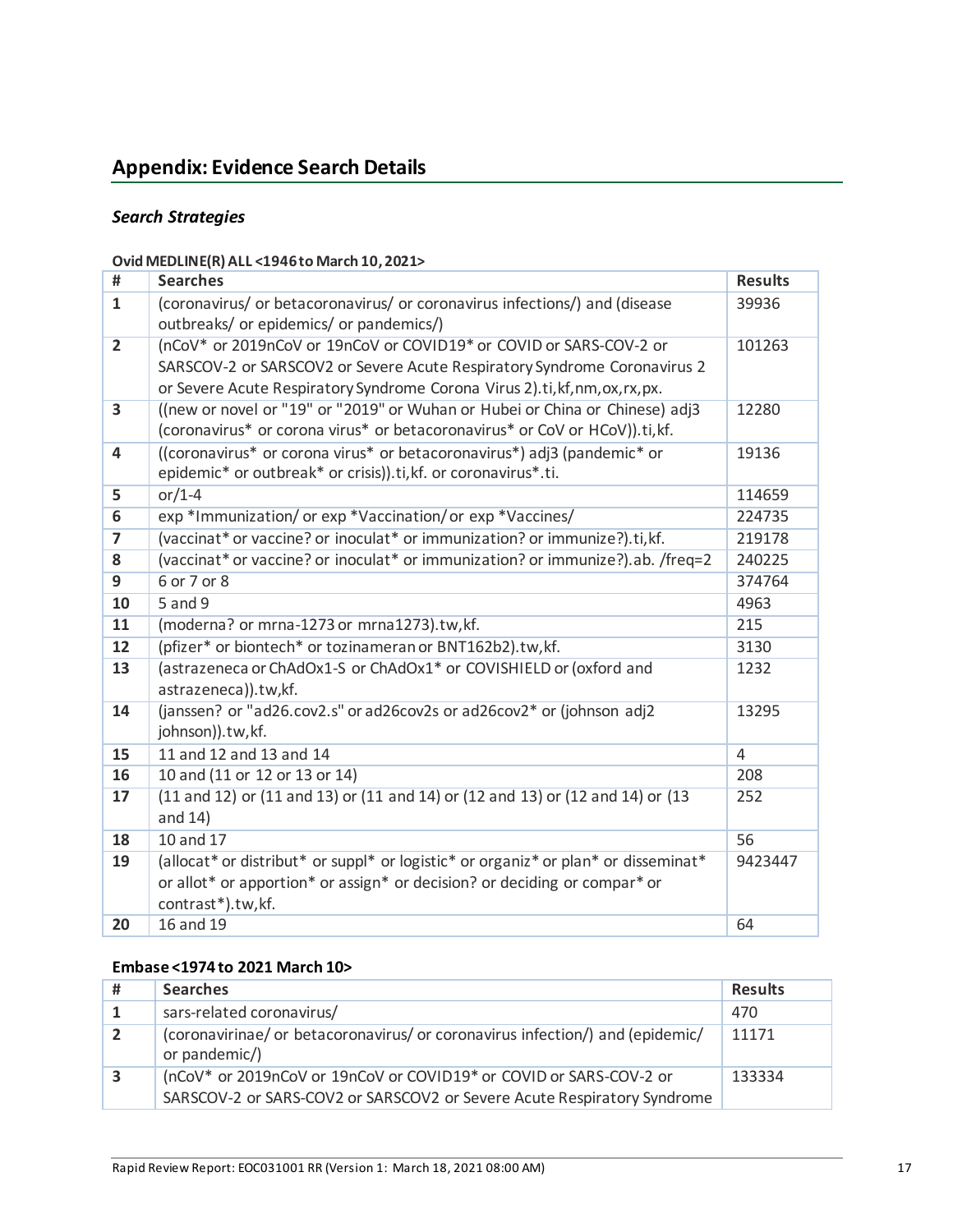|                         | Coronavirus 2 or Severe Acute Respiratory Syndrome Corona Virus 2 or<br>coronavirus*).ti,ab,kw,hw,ot. |          |
|-------------------------|-------------------------------------------------------------------------------------------------------|----------|
| $\overline{\mathbf{4}}$ | ((new or novel or "19" or "2019" or Wuhan or Hubei or China or Chinese) adj3                          | 99653    |
|                         | (coronavirus* or corona virus* or betacoronavirus* or CoV or                                          |          |
|                         | HCoV)).ti,ab,kw,hw,ot.                                                                                |          |
| 5                       | ((coronavirus* or corona virus* or betacoronavirus*) adj3 (pandemic* or                               | 6593     |
|                         | epidemic* or outbreak* or crisis)).ti,ab,kw,ot.                                                       |          |
| 6                       | ((Wuhan or Hubei) adj5 pneumonia).ti,ab, kw, ot.                                                      | 365      |
| $\overline{ }$          | $or/1-6$                                                                                              | 133411   |
| 8                       | exp *immunization/ or exp *vaccine/                                                                   | 253358   |
| $\overline{9}$          | (vaccinat* or vaccine? or inoculat* or immunization? or immunize?).tw, kw.                            | 565408   |
|                         |                                                                                                       |          |
| 10                      | 8 or 9                                                                                                | 606116   |
| 11                      | 7 and 10                                                                                              | 10194    |
| $\overline{12}$         | (moderna? or mrna-1273 or mrna1273).tw, kw.                                                           | 170      |
| 13                      | (pfizer* or biontech* or tozinameran or BNT162b2).tw,kw.                                              | 29445    |
| 14                      | (astrazeneca or ChAdOx1-S or ChAdOx1* or COVISHIELD or (oxford and                                    | 4126     |
|                         | astrazeneca)).tw,kw.                                                                                  |          |
| 15                      | (janssen? or "ad26.cov2.s" or ad26cov2s or ad26cov2* or (johnson adj2                                 | 28820    |
|                         | johnson)).tw, kw.                                                                                     |          |
| 16                      | 12 and 13 and 14 and 15                                                                               | 42       |
| 17                      | 11 and (12 or 13 or 14 or 15)                                                                         | 194      |
| 18                      | (12 and 13) or (12 and 14) or (12 and 15) or (13 and 14) or (13 and 15) or (14                        | 3796     |
|                         | and 15)                                                                                               |          |
| 19                      | 11 and 18                                                                                             | 61       |
| 20                      | (allocat* or distribut* or suppl* or logistic* or organiz* or plan* or disseminat*                    | 12054847 |
|                         | or allot* or apportion* or assign* or decision? or deciding or compar* or                             |          |
|                         | contrast*).tw, kw.                                                                                    |          |
| 21                      | 17 and 20                                                                                             | 47       |
| 22                      | 16 or 17 or 19 or 21                                                                                  | 233      |
| 23                      | remove duplicates from 22                                                                             | 229      |
| 24                      | limit 23 to medline                                                                                   | 53       |
| 25                      | 23 not 24                                                                                             | 176      |
|                         |                                                                                                       |          |

Search history sorted by search number ascending

#### **Other Sources**

vaccine AND (COVID | COVID-19) AND (allocation | distribution | logistics | rollout | roll out | administration) coronavirus|covid (moderna pfizer biontech astrazeneca janssen)

#### *Sources*

- (Particular databases, was grey literature included, etc.)
- Refer to the evidence search report for extensive sources. Be sure to include any additional resources not referenced in the evidence search report.
- This field is mandatory.



This work is licensed under the Creative Commons Attribution-NonCommercial-NoDerivatives 4.0 [International License](http://creativecommons.org/licenses/by-nc-nd/4.0/). You are free to copy and distribute the work in any medium or format for noncommercial purposes, as long as you provide appropriate attribution to the Saskatchewan Health